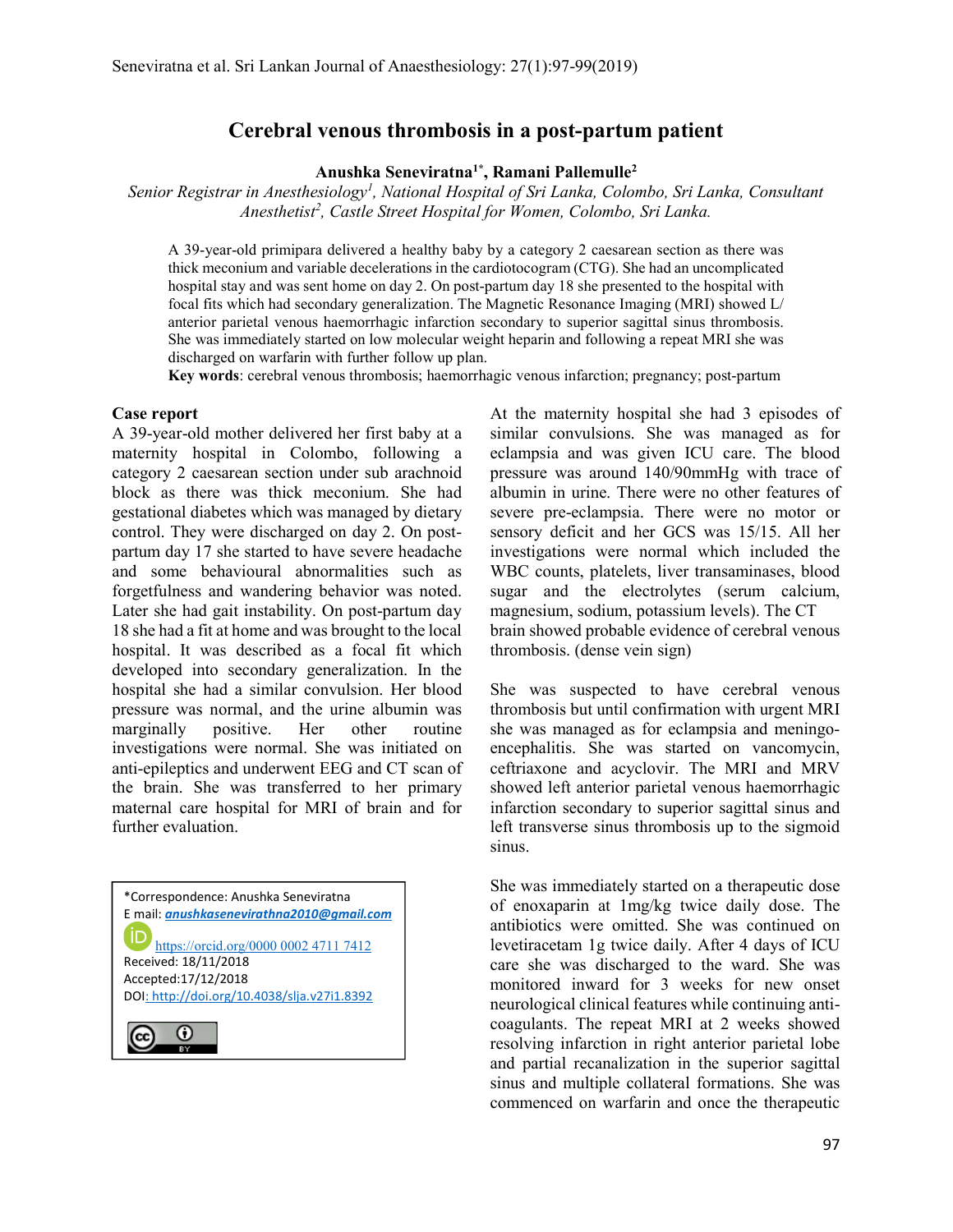levels of INR was achieved, she was discharged home on warfarin. She was followed up at haematology and neurology clinics for further management.

### **Discussion**

Cerebral venous thrombosis (CVT) is a rare disease, with an annual incidence of 3-4 per million population.<sup>1</sup> It is more frequent during pregnancy, with an incidence of 12 per 100,000 deliveries.<sup>1</sup> Among the sites, superior sagittal sinus thrombosis  $(SSST)$  is the commonest type of CVT.<sup>2,3</sup>

CVT can present with various clinical features such as headache (97%), seizures (47%), neurological deficits such as paresis  $(43%)$  and coma.<sup>4</sup> It is commonly seen in women of 25–35 years of age and it occurs more frequently during puerperium than during pregnancy.<sup>5</sup>

Hypercoagulable state, hypovolaemia and operational deliveries are recognized as risk factors in pregnancy and puerperium for development of CVT. Further, use of oral contraceptives, prothrombotic tendencies, and infective causes related to face and head are also recognized as risk factors.<sup>3</sup>

Our patient had headache, behavioural abnormalities and gait imbalance. Later she developed convulsions on post-partum day 18. These features combined with the focal origin of the convulsions favour the most likely diagnosis as cerebral venous thrombosis. In the postpartum period, the headache from CVT is often misdiagnosed as post dural puncture headache. In this case it was not considered as the patient presented late, on day 18. The other possible differential diagnosis such as eclampsia and meningo-encephalitis should always be considered in this setting.

We initially treated this patient as eclampsia until the definitive diagnosis was made even though she had less features to favour pre-eclampsia. There was mild neck stiffness but had no fever and the WBC and the CRP was normal. Therapeutic doses of antibiotics were started to cover meningoencephalitis as well.

Neuro imaging confirms the diagnosis of CVT. A CT scan is a useful initial examination technique which will rule out other acute cerebral disorders and it will also show venous infarcts or haemorrhages, but it's results can be entirely normal in 70% of the patients. The most sensitive examination technique and imaging modality of choice is MRI with gadolinium in combination with MR venography. MRI will provide details on both brain parenchyma and cerebral venous system (veins and sinuses). It will directly visualize the venous thrombus within the vessel. MRV will show non-visualization of vessel, flow defects and new collaterals. Therefore, both in combination are sensitive and specific enough to provide the best noninvasive method of diagnosing cerebral venous thrombosis. $6, 7$ 

Treatment options for cerebral venous sinus thrombosis include anticoagulation, thrombolytic therapy and in some cases surgical thrombectomy.

The dilemma in our patient in starting systemic anti coagulation was the presence of the venous haemorrhagic infarction. We conducted a multidisciplinary team discussion involving the anaesthetist, obstetrician, haematologist and the neurologist. It was discussed that the venous haemorrahge was as a consequence of the back pressure due to significant thrombosis. The consensus decision was to start systemic anti coagulation with enoxaparin at 1mg/kg dose while monitoring the patient inward. As the repeat MRI done at 2 weeks showed improving features she was started on warfarin. The bridging therapy was continued until she achieved the therapeutic ranges of INR.

Recognized complications of CVT are intracranial hypertension and hydrocephalus. They should be monitored for these complications. If there is a rise in the intra cranial pressure and deterioration in the patient's neurology, decompression craniotomy should be considered.

Prognosis of venous sinus thrombosis is quite variable. The outcome can result from total recovery to death, independent survival rates of approximately 80% have been stated.8 The risk of